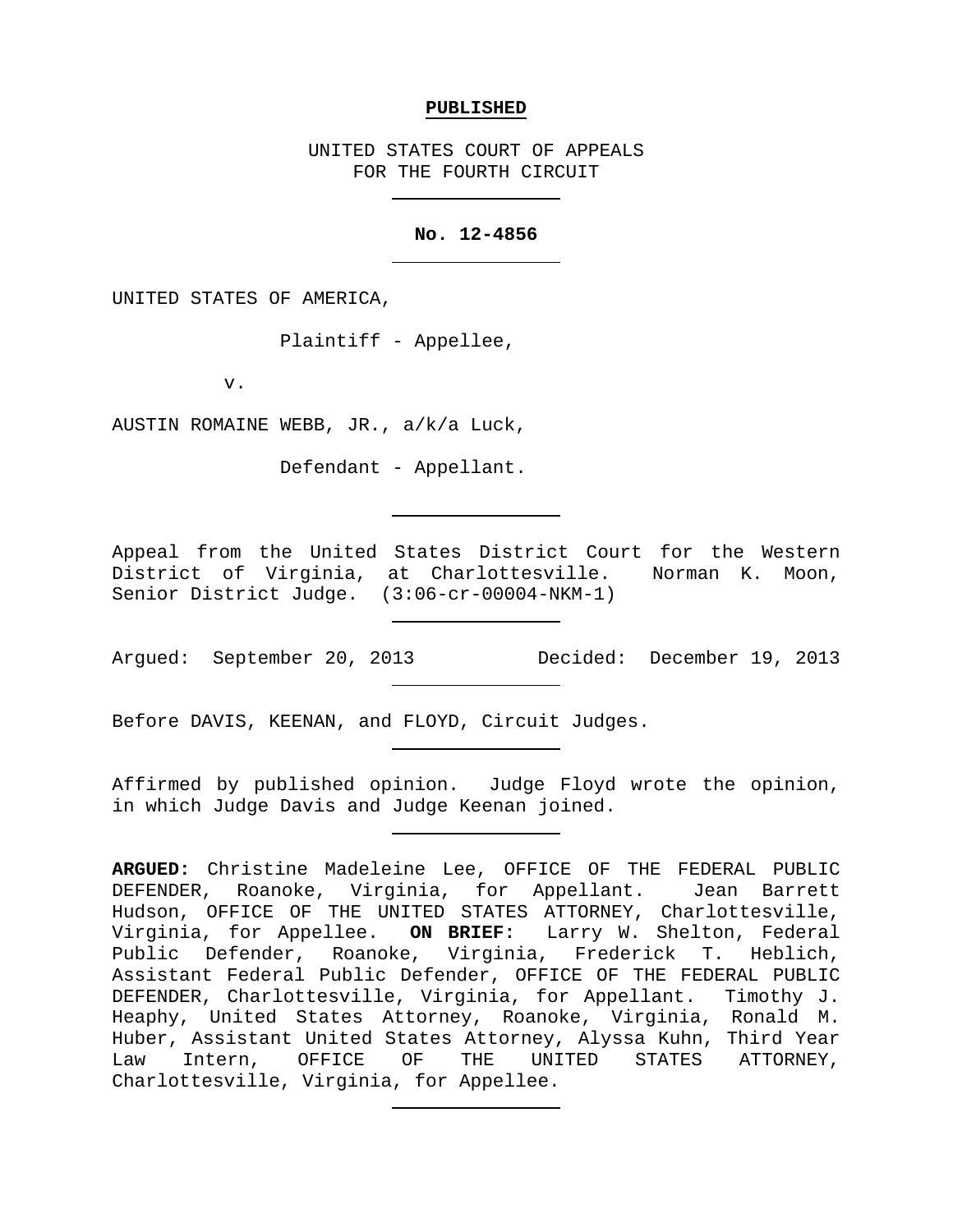FLOYD, Circuit Judge:

Austin Romaine Webb, Jr., appeals his thirty-two month sentence imposed following the revocation of his supervised release, claiming that his sentence is plainly unreasonable because the district court considered statutorily prohibited factors in formulating his revocation sentence. Finding no reversible error, we affirm.

I.

Webb pled guilty in 2006 to conspiracy to possess with intent to distribute fifty grams or more of cocaine base and a detectable amount of cocaine hydrochloride, in violation of 21 U.S.C. § 846, and was sentenced to an eighty-month term of imprisonment followed by a five-year term of supervised release. Benefitting from a sixteen-month reduction to his sentence pursuant to Amendment 706 to the United States Sentencing Guidelines (U.S.S.G.), Webb began serving his supervised release term in August 2010.

Less than one year into his term of supervised release, Webb was arrested in New York City on charges for criminal possession of marijuana and unlawful possession of marijuana. That same month, he tested positive for use of marijuana. In September 2011, the district court found that Webb had committed a Grade C violation of his supervised release and granted the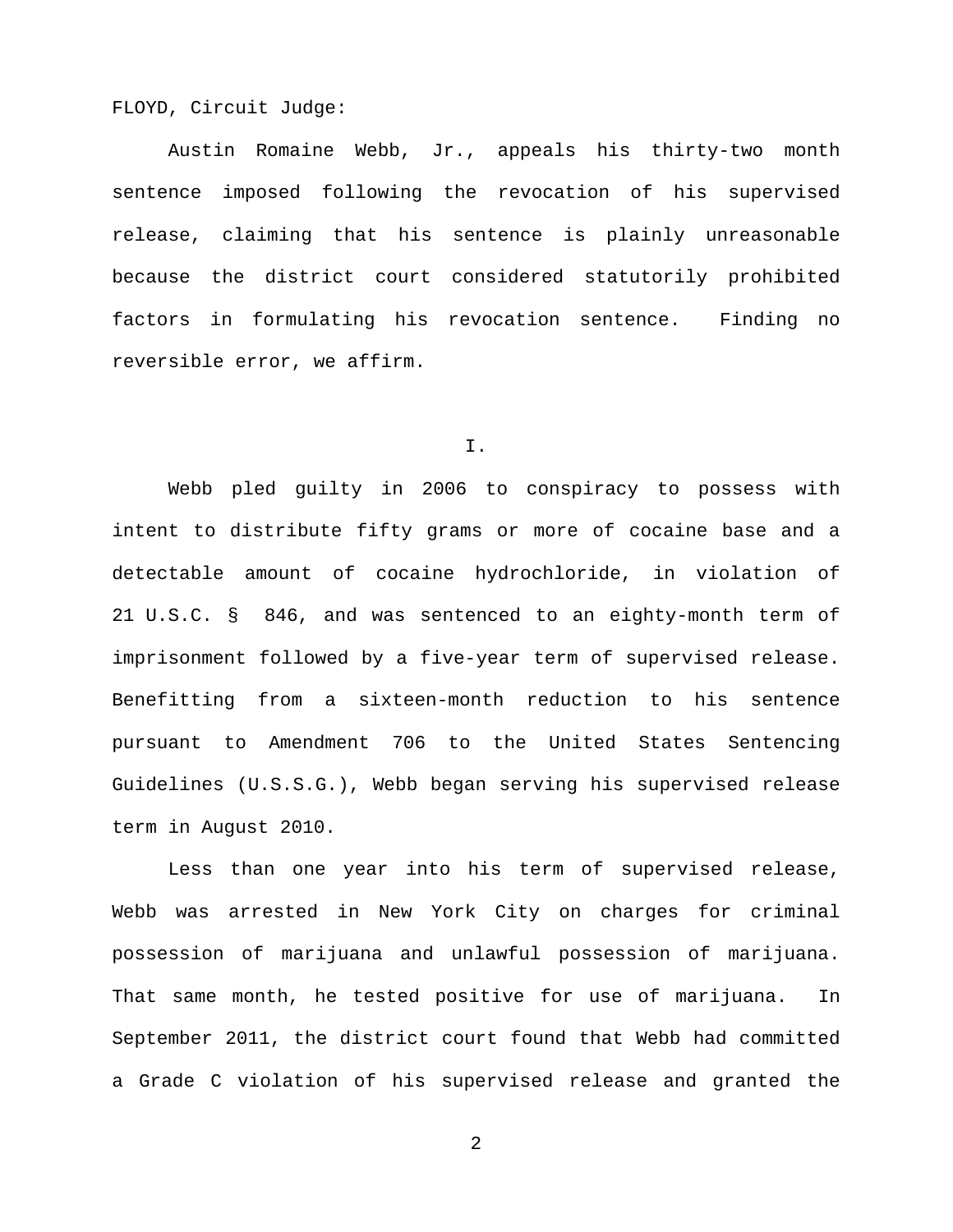government's request to take the matter under advisement for six months.

In September and December 2011, Jefferson Area Drug Enforcement Task Force detectives conducted two controlled purchases of cocaine base from Webb in Charlottesville, Virginia. After the second controlled purchase, officers arrested Webb and confiscated 12.1 grams of cocaine base from his person. In January 2012, a federal grand jury indicted Webb for conspiracy to distribute cocaine base, distribution of cocaine base, and possession of cocaine base with intent to distribute, in violation of 21 U.S.C. §§ 841(b)(1)(C), 846. He subsequently pled guilty to conspiracy to distribute twentyeight or more grams of crack cocaine.

Webb appeared for sentencing and for a hearing on the supervised release violation in October 2012. With respect to the conspiracy conviction, the district court granted the government's motion for a downward departure based upon Webb's substantial assistance and sentenced him to eighty months' imprisonment followed by eight years of supervised release. As to the supervised release violation, the government pressed the court for a "significant sentence" at the high end of Webb's Guidelines range, noting that Webb previously had benefitted from a U.S.S.G. § 5K1.1 motion but that he was caught selling drugs thirteen months later. Webb's counsel conceded that the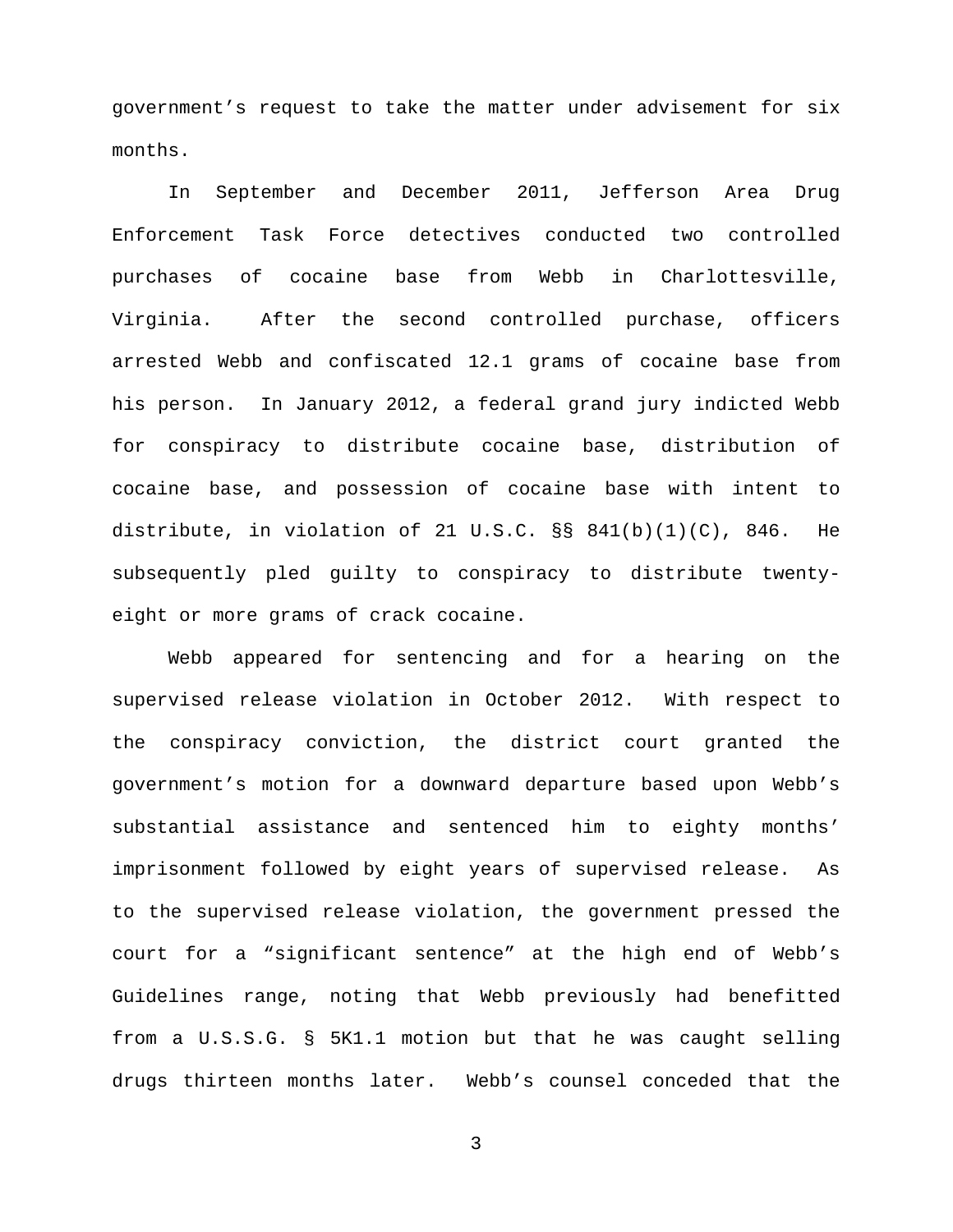violation was "troubling," given that it occurred shortly after Webb was released, but requested that the court impose a sentence near the low end of the Guidelines range.

Concluding that Webb's conduct constituted a Grade A violation, the court revoked the term of supervision and sentenced Webb to thirty-two months' imprisonment to run consecutively to any other federal or state sentence. In doing so, the court explained the rationale for its sentence as follows:

After considering the evidence and argument from the government and the defendant, the specific sentence recommended includes the nature and circumstances, the seriousness of the violation, provides just violation, punishment, reveals the history and characteristics of the defendant, promotes respect for the conditions of supervision imposed by the court, and affords adequate deterrence to noncompliant behavior, and provides protection from the public from further crimes of the defendant.

The district court also noted that the thirty-two month sentence was appropriate in light of Webb's continued pattern of committing drug offenses.

Webb did not object to the district court's revocation sentence. He now appeals, contending that the thirty-two month sentence imposed upon revocation of his supervised release is plainly unreasonable.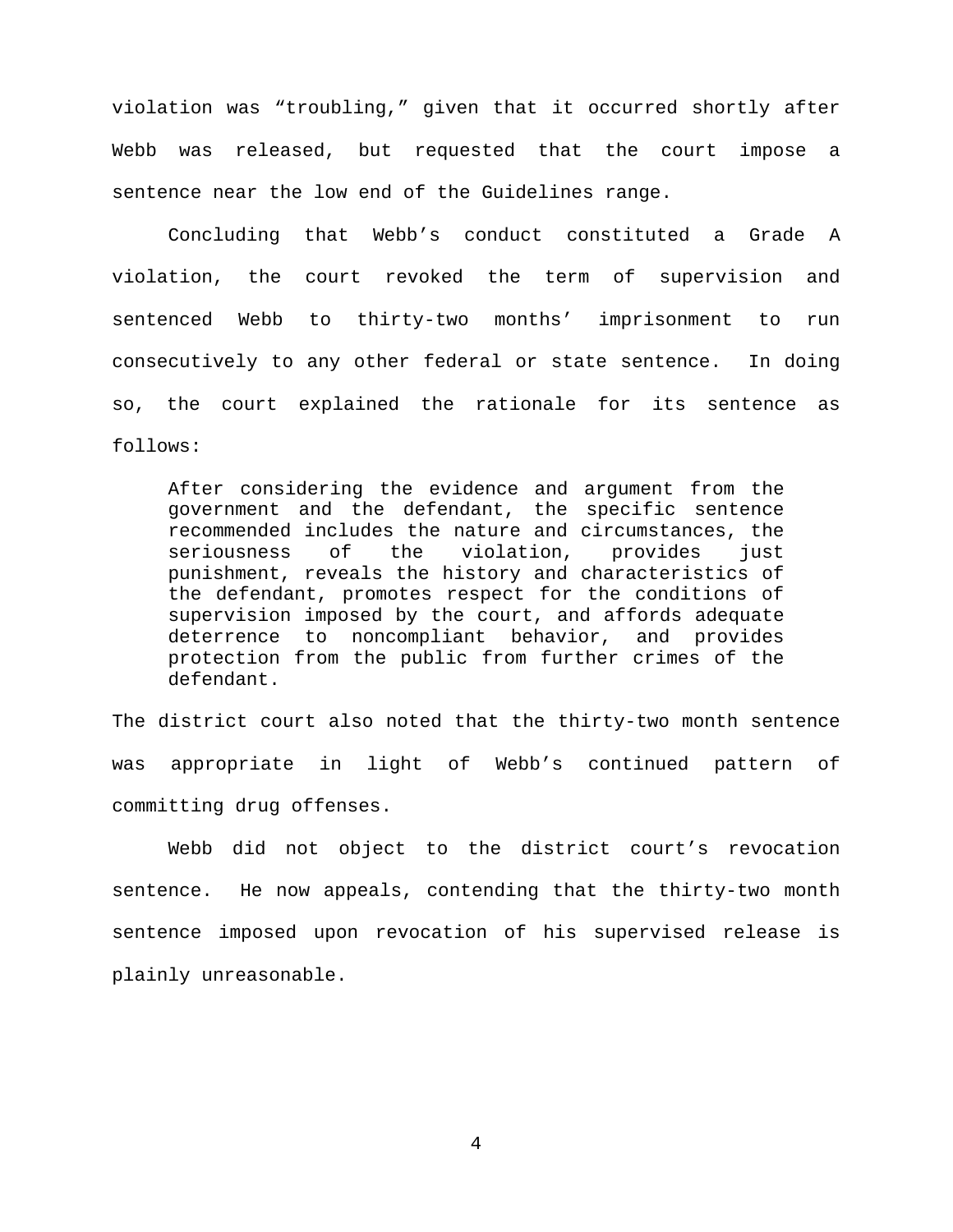II.

A.

A district court has broad discretion when imposing a sentence upon revocation of supervised release. United States v. Thompson, 595 F.3d 544, 547 (4th Cir. 2010). We will affirm a revocation sentence if it is within the statutory maximum and is not "plainly unreasonable." United States v. Crudup, 461 F.3d 433, 438 (4th Cir. 2006). In making this determination, we first consider whether the sentence imposed is procedurally or substantively unreasonable. Id. at 438-39. Only if we find the sentence unreasonable must we decide "whether it is 'plainly' so." United States v. Moulden, 478 F.3d 652, 657 (4th Cir. 2007) (quoting Crudup, 461 F.3d at 439).

Because Webb did not raise any objection to the court's explanation of his sentence, we review the record below for plain error. United States v. Hargrove, 625 F.3d 170, 183-84 (4th Cir. 2010). To establish plain error, Webb must show (1) that the district court erred, (2) that the error is clear or obvious, and (3) that the error affected his substantial rights, meaning that it "affected the outcome of the district court proceedings." United States v. Olano, 507 U.S. 725, 732- 34 (1993). Even when this burden is met, we retain discretion whether to recognize the error and will deny relief unless the district court's error "seriously affect[s] the fairness,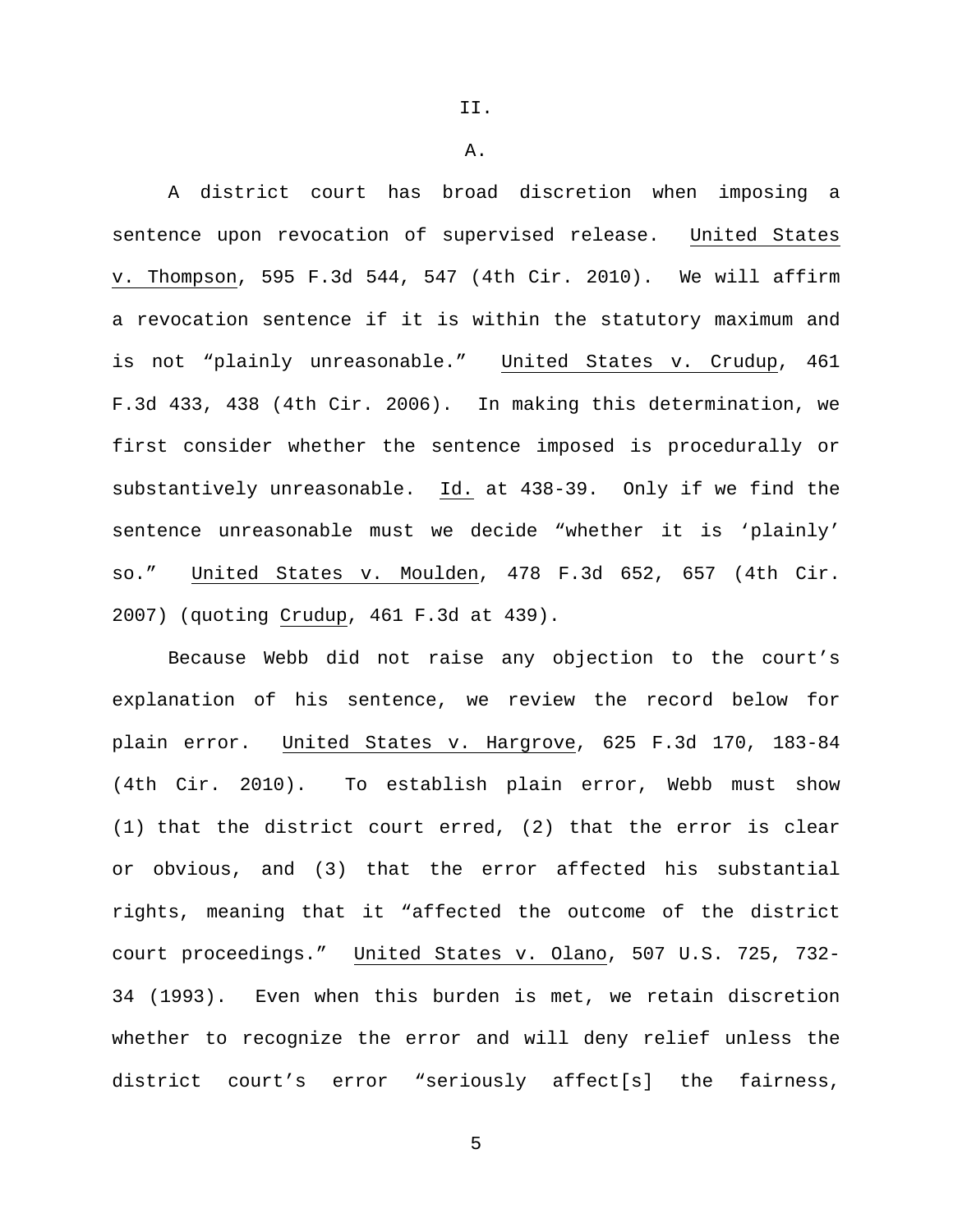integrity or public reputation of judicial proceedings." Id. at 736 (alteration in original) (quoting United States v. Young, 470 U.S. 1, 15 (1985)) (internal quotation marks omitted).

B.

In exercising its discretion to impose a sentence of imprisonment upon revocation of a defendant's supervised release, a district court is guided by the Chapter Seven policy statements in the federal Guidelines manual, as well as the statutory factors applicable to revocation sentences under 18 U.S.C. §§ 3553(a), 3583(e). Chapter Seven instructs that, in fashioning a revocation sentence, "the court should sanction primarily the defendant's breach of trust, while taking into account, to a limited degree, the seriousness of the underlying violation and the criminal history of the violator." U.S. Sentencing Guidelines Manual ch. 7, pt. A(3)(b) (2012). Section 3583(e), the statute governing supervised release, further directs courts to consider factors enumerated in "section  $3553(a)(1)$ , (a)(2)(B), (a)(2)(C), (a)(2)(D), (a)(4), (a)(5),  $(a)(6)$ , and  $(a)(7)$ " when imposing a sentence upon revocation of

<span id="page-5-0"></span> <sup>\*</sup> The cross-referenced § 3553(a) factors include (1) "the nature and circumstances of the offense and the history and characteristics of the defendant"; (2) "the need for the sentence imposed . . . to afford adequate deterrence to criminal conduct," "to protect the public from further crimes of the defendant," and "to provide the defendant needed educational or (Continued)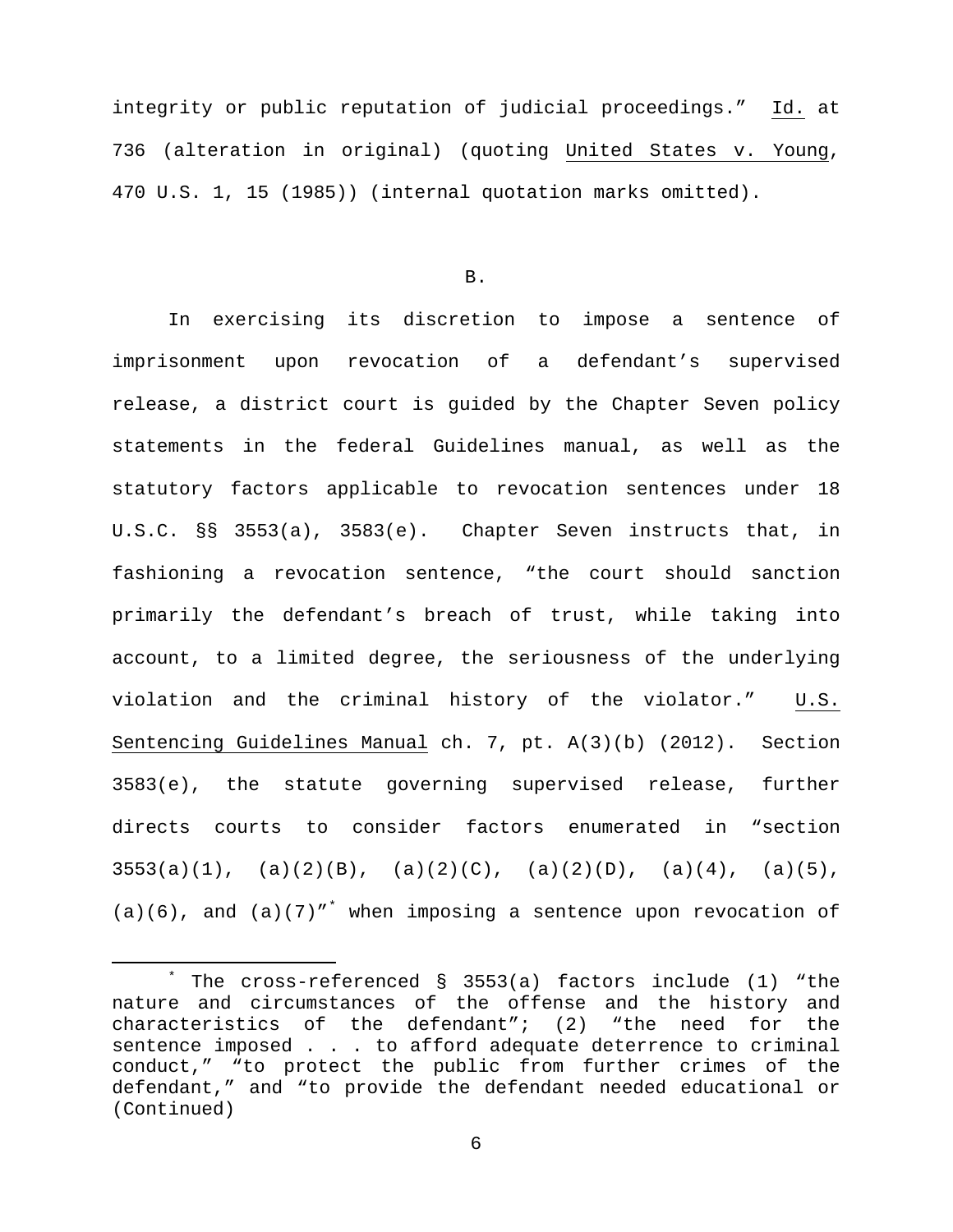supervised release. Absent from these enumerated factors is § 3553(a)(2)(A), which requires district courts to consider the need for the imposed sentence "to reflect the seriousness of the offense, to promote respect for the law, and to provide just punishment for the offense." Accordingly, in Crudup, we stated, without analysis or explanation, that a district court is not permitted to impose a revocation sentence based upon these omitted considerations. 461 F.3d at 439.

Relying on Crudup, Webb contends that his revocation sentence is plainly unreasonable because the district court mentioned the § 3553(a)(2)(A) factors when announcing Webb's thirty-two month sentence. We disagree. Although § 3583(e) enumerates the factors a district court should consider when formulating a revocation sentence, it does not expressly prohibit a court from referencing other relevant factors omitted from the statute. And, as many of our sister circuits have recognized, the factors listed in § 3553(a)(2)(A) are

Ĩ.

vocational training, medical care, or other correctional treatment in the most effective manner"; (3) the sentencing range established by the Guidelines; (4) the pertinent policy statements of the Sentencing Commission; (5) "the need to avoid unwarranted sentencing disparities among defendants with similar records who have been found guilty of similar conduct"; and (6) "the need to provide restitution to any victims of the offense."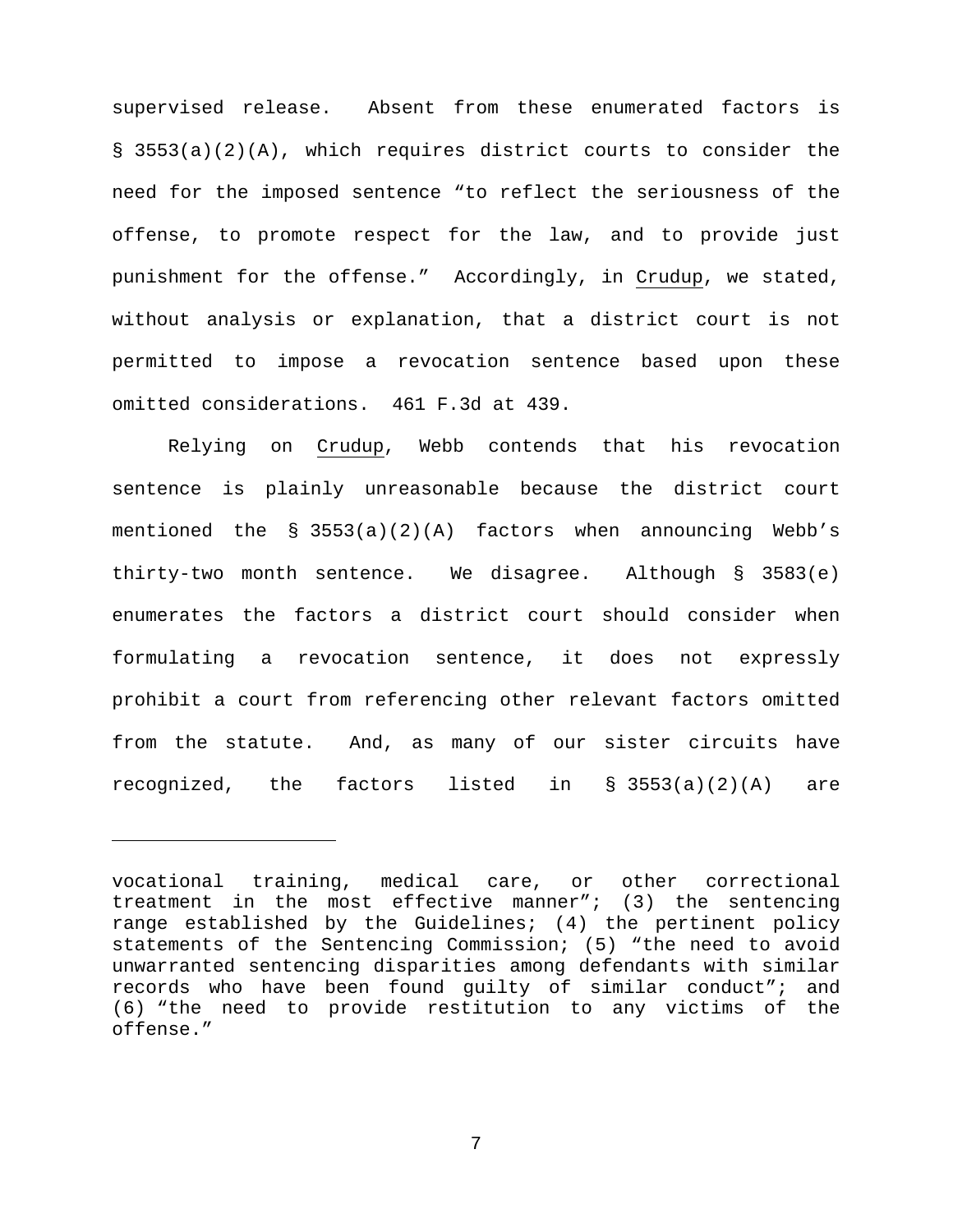intertwined with the factors courts are expressly authorized to consider under § 3583(e). See, e.g., United States v. Young, 634 F.3d 233, 239 (3d Cir. 2011) ("[T]he 'nature and circumstances of the offense,' a mandatory revocation consideration under § 3583(e), necessarily encompasses the seriousness of the violation of supervised release."); United States v. Lewis, 498 F.3d 393, 399-400 (6th Cir. 2007) ("[T]he three considerations in  $\S$  3553(a)(2)(A), namely the need 'to reflect the seriousness of the offense,' 'to promote respect for the law,' and 'to provide just punishment for the offense,' are essentially redundant with matters courts are already permitted to take into consideration when imposing sentences for violation of supervised release."); United States v. Williams, 443 F.3d 35, 47-48 (2d Cir. 2006) ("[Section] 3583(e) cannot reasonably be interpreted to exclude consideration of the seriousness of the releasee's violation, given the other factors that must be considered.").

A district court's meaningful consideration of the enumerated § 3553(a) factors when imposing a revocation sentence typically will include analysis that furthers the purposes of post-revocation incarceration. Given that the § 3553(a)(2)(A) factors are closely related to the factors district courts are instructed to consider under § 3583(e), we fail to see how a district court's reference to the § 3553(a)(2)(A) sentencing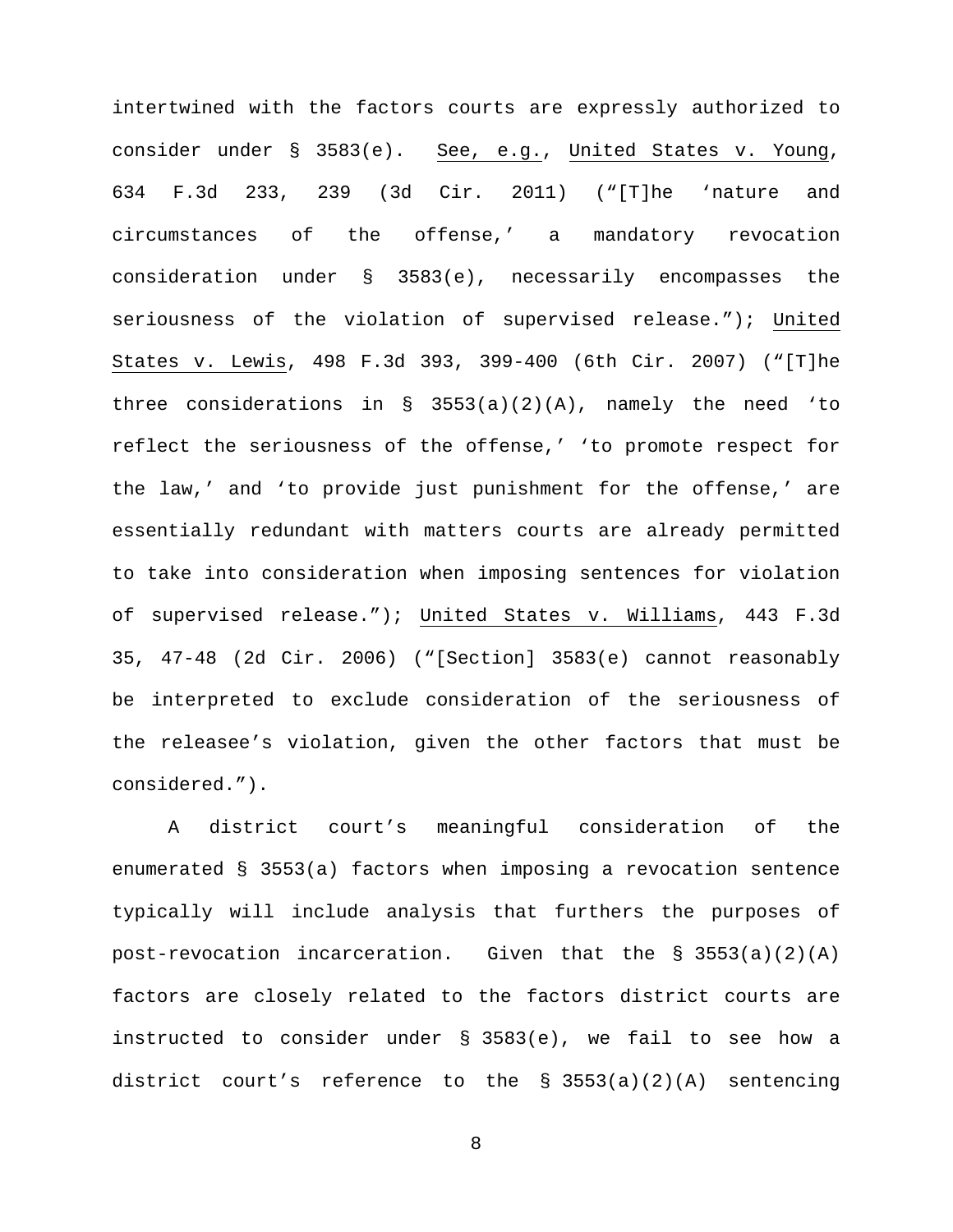considerations, without more, would automatically render a revocation sentence unreasonable. Accordingly, although a district court may not impose a revocation sentence based predominately on the seriousness of the releasee's violation or the need for the sentence to promote respect for the law and provide just punishment, we conclude that mere reference to such considerations does not render a revocation sentence procedurally unreasonable when those factors are relevant to, and considered in conjunction with, the enumerated § 3553(a) factors. See United States v. Miqbel, 444 F.3d 1173, 1182 (9th Cir. 2006).

In determining the sentence to impose upon revocation of Webb's supervised release, the district court noted its consideration of the Chapter Seven policy statements and discussed several of the enumerated § 3553(a) factors, including the nature and circumstances of the offense, the history and characteristics of the defendant, the need for the sentence to afford adequate deterrence to noncompliant behavior, and the need for the sentence to provide protection to the public from Webb's criminal behavior. Although the district court referenced the three omitted § 3553(a) factors, namely the seriousness of Webb's offense, the need to provide just punishment, and the need to promote respect for the conditions of supervision, we conclude that those factors were related to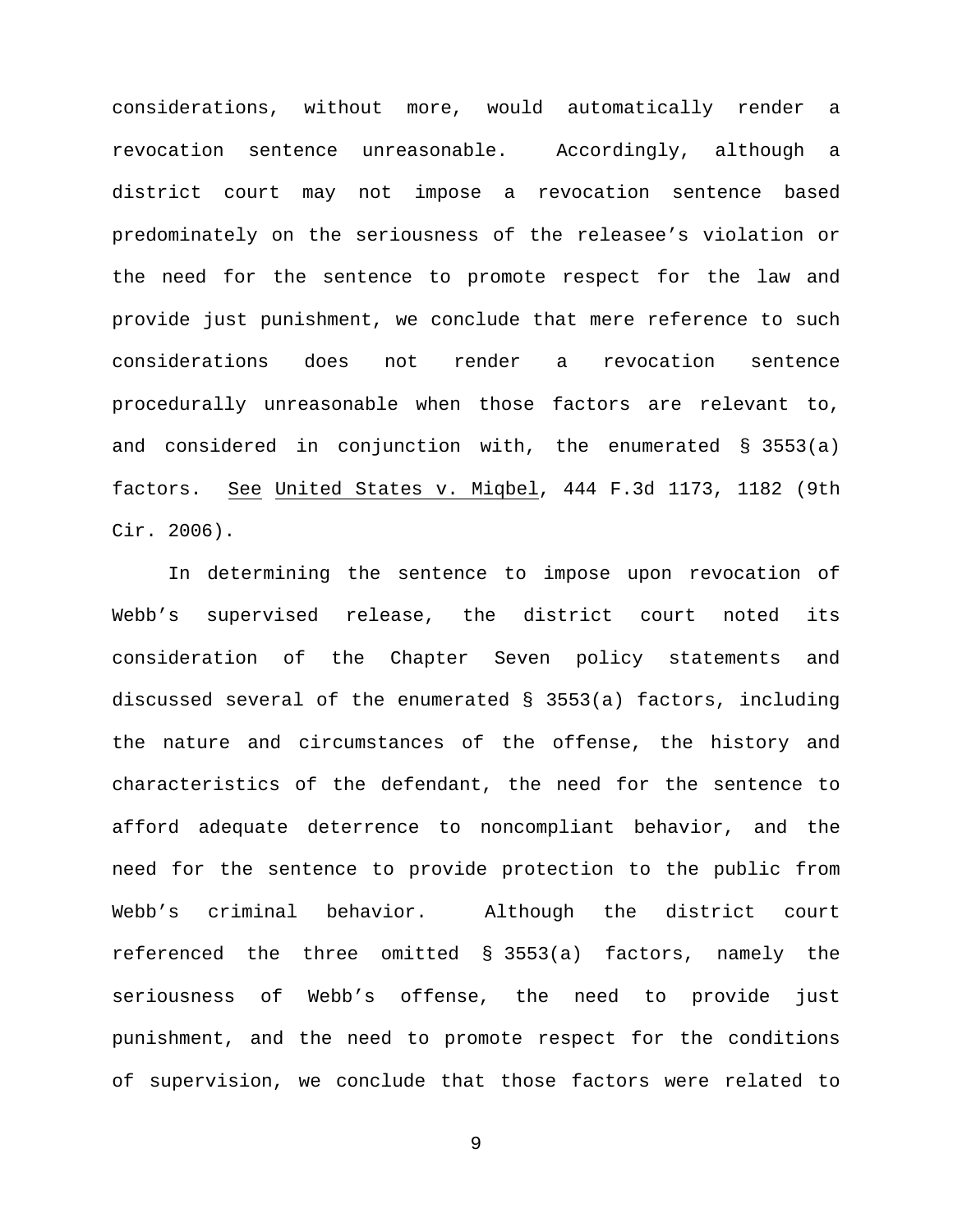other considerations permissibly relied upon by the district court. Indeed, the district court's references to the seriousness of Webb's violation and imposing just punishment were made in connection with its consideration of the nature and circumstances of Webb's offense as well as its determination that Webb's sentence would adequately deter violations of supervised release, both of which are approved factors under § 3583(e). Further, the court's reference to promoting respect for the conditions of supervision was germane to Webb's individual history and the need to sanction his breach of the court's trust, considerations relevant to the Chapter Seven policy statements. Because the district court appropriately focused its discussion on the Chapter Seven policy statements and based Webb's revocation sentence on factors listed in § 3583(e), we discern no error, much less plain error, in the district court's consideration of related factors.

Finally, assuming arguendo Webb were able to demonstrate the district court committed plain error, we nevertheless conclude he is unable to show that the court's error affected his substantial rights by influencing the outcome of the revocation hearing. Webb's thirty-two month revocation sentence is near the bottom of his Chapter Seven range of thirty to thirty-seven months and is presumed reasonable. United States v. Allen, 491 F.3d 178, 193 (4th Cir. 2007). Webb has not